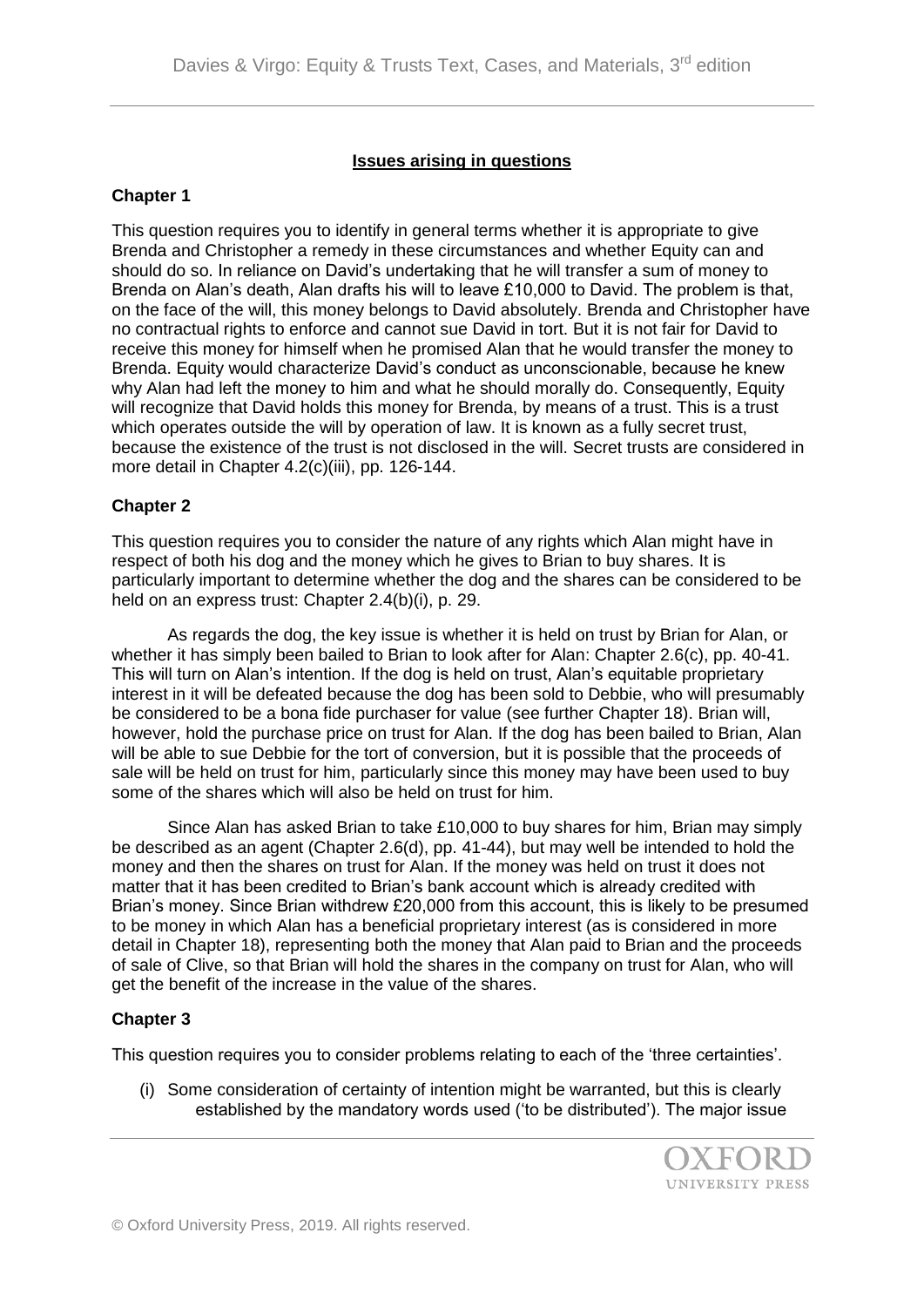concerns certainty of objects under a discretionary trust – both as regards 'best friends' and 'relatives' – and whether Claire is able to 'cure' any conceptual or evidential uncertainty regarding 'best friends': this requires some discussion of *Re Tuck* etc. (Chapter 3.4(b)(i), pp. 101-102). You should also consider whether the entire clause should fail if 'best friends' can be made certain but not 'relatives', or whether it would be consistent with the intention of the testator to sever 'relatives'.

- (ii) The focus here is on certainty of objects, and the fact that 10 of the 50 bottles of wine do not seem to have been clearly segregated as trust property. The issue revolves around whether the trust should therefore fail, and some consideration of *Hunter v Moss* and, in particular, *Re London Wine* is necessary (Chapter 3.3(c), pp. 76-85). Does it matter that the gift was made in a will rather than *inter vivos*? This issue was raised by Dillon LJ in *Hunter v Moss,* and subjected to critical discussion by Hayton (Chapter 3.3(c), pp. 79-80). Upon a testator's death the testator's interests in the property are automatically divested and the executor has to administer the estate. By contrast, if a purported settlor is alive, the key question is whether he or she has divested him or herself of an interest in the relevant property. Of course, *Hunter v Moss* concerned intangible property, whereas here tangible bottles of wine are concerned, and the significance of this distinction should also be discussed.
- (iii) The first issue is whether a trust has been created. In contrast to (i), here Claire 'is able' to distribute the property, but does not necessarily have to. This suggests that the testator may have created a power but not a trust, and it should be determined whether or not the power is a fiduciary power or a mere, non-fiduciary power. If a power, some consideration of the test of capriciousness would be appropriate (Chapter 3.4(c), pp. 106-108), and if a trust, some discussion of 'administrative unworkability' (Chapter 3.4(b)(ii), pp. 103-105) might be expected.
- (iv) Does 'the bulk' provide sufficient certainty of subject matter? *Palmer v Simmonds*  said 'No'*,* but contrast e.g. *Re Golay* (Chapter 3.3(b), pp. 75-76).
- (v) The important point here is that although (iv) probably fails for want of certainty of subject matter, (v) does not: the residue becomes sufficiently certain on the point of death (Chapter 3.3(d), p. 85).

If any of the gifts (i)-(iv) fail, then they will simply pass into the residue and be distributed according to (v).

#### **Chapter 4**

In answering this question, it is sensible to consider the land, the bicycle, and the shares separately. As regards the land, the problem is a lack of signed writing in accordance with section 53(1)(b) of the Law of Property Act 1925. Assuming that Richard cannot take title to the land beneficially, it is important to consider whether Richard holds the land for James' estate upon a resulting trust, or whether Richard holds the land on trust for Barry notwithstanding the lack of signed writing. If the latter, would this be an express or constructive trust? (See Chapter 4.2(b), pp. 119-124.)

James' giving Colin the keys to the lock on his bicycle may be sufficient to transfer the bike to Colin by way of a *donatio mortis causa*: the keys to the lock of the bike may fulfil the requirement that essential indicia of title be given to the donee (Chapter 4.3(f), pp. 167- 168).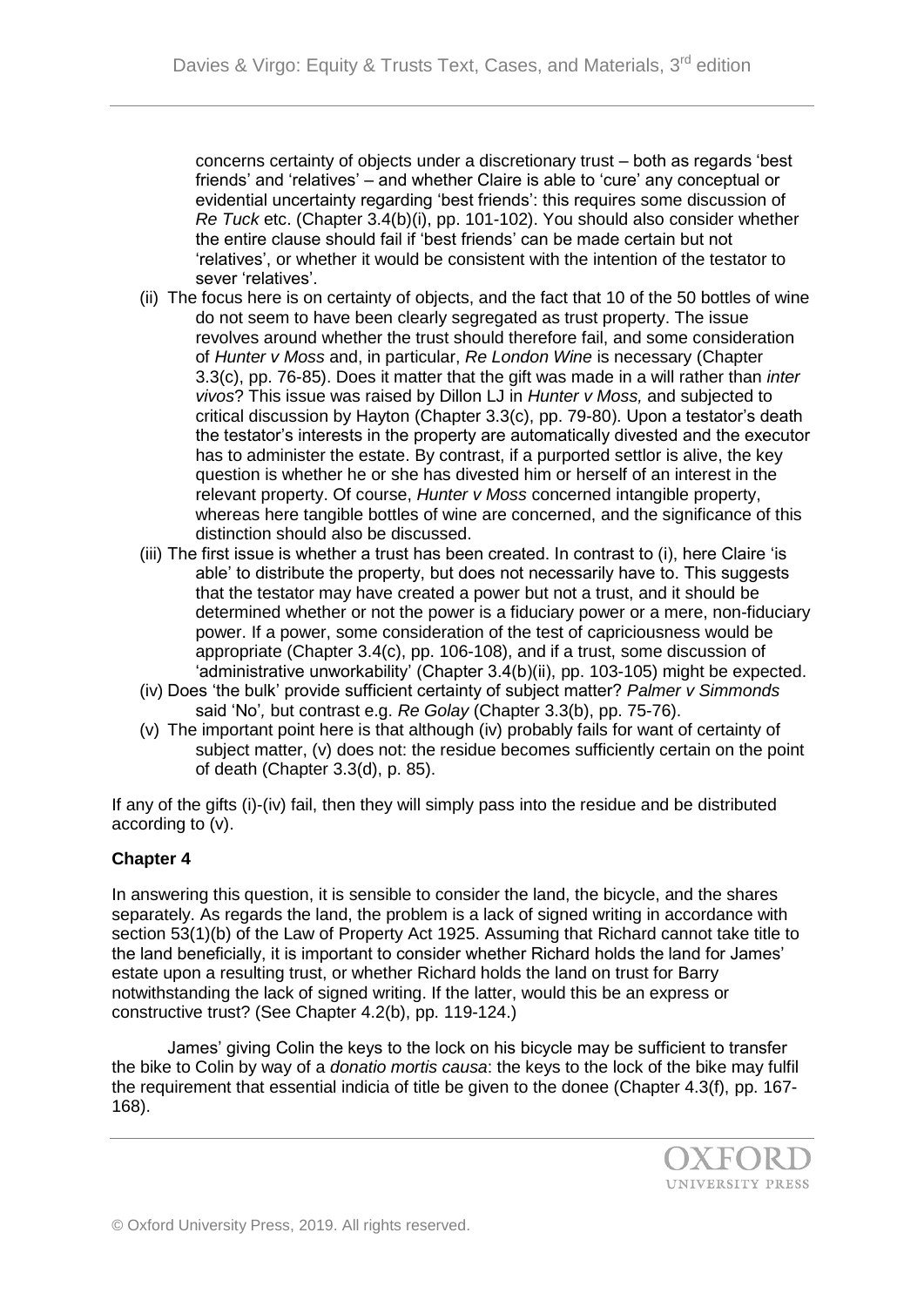Legal title to the shares has not passed to Sarah and Jenna because the shares are not registered in their names. But if James has done all that he can to transfer the shares, then he may hold the shares on constructive trust for Sarah and Jenna. It is important to determine precisely when James' agent, Steve, gave the share transfer form to Sarah. If Sarah received the form before James' death, then the 'rule in *Re Rose*' will apply and a constructive trust arises (see Chapter  $4.3(c)(i)$ , pp. 152-155); the fact that the share form was only given to one of the two trustees is irrelevant (cf *T Choithram International SA v Pagarani* [2001] 1 WLR 1 (PC), Chapter 4.3(a), pp. 146-148). However, if James died before Steve provided Sarah with the share transfer form, then James' death would revoke his instructions to Steve to transfer the shares *unless* a constructive trust had already arisen on the basis of 'unconscionability' under *Pennington v Waine* (Chapter 4.3(c)(ii), pp. 155-160). This requires some consideration of the scope of the decision in *Pennington v Waine,* and whether or not it is satisfactory.

A further complication regarding the shares is that James had previously told Barry that he was to hold the shares on trust for Kate. This fails to satisfy the formality requirements of section 9 of the Wills Act 1837. Nevertheless, Barry may hold the shares on a fully secret trust (see chapter 4.2(c)(iii)(c), pp. 135-140).

## **Chapter 5**

It is first necessary to consider whether the trust for the benefit of the employees is a charitable trust. This requires consideration of both charitable purpose and public benefit. Charitable purpose may be established with reference to the relief of poverty and the advancement of education. The benefit part of public benefit will be easily established, but the public component will be more difficult to identify (5.3(c)(ii)(b), pp. 199-200). This is because of the nexus between Alice and the employees of the company, although this is more likely to be significant as regards the educational rather than poverty purpose (compare *Oppenheim v Tobacco Securities Trust Co Ltd* [1951] AC 297 and *Dingle v Turner*  [1972] AC 601). If one purpose is charitable and the other not, it might be possible to sever the non-charitable purpose. If the trust is charitable then, because the company has been wound up so that there are no longer any employees who might benefit, the trust fund should be applied *cy-près*. Since this concerns a subsequent failure of a charitable trust, the application of the doctrine will be straightforward. If, however, the trust fund is for a noncharitable purpose, it is likely to be void (see Chapter 6), so the fund will be held on resulting trust for Alice's estate following his death (see Chapter 8).

#### **Chapter 6**

This question requires careful consideration of property holding by unincorporated associations, and the consequences of dissolution of the association. Various possibilities are worth considering.

(i) The land and pavilion might be held on charitable purpose trust for the advancement of amateur sport, subject to satisfaction of the public benefit requirement (Chapter 5.4(g), pp. 241-244; Chapter 6.1(b), p. 285). If so, on dissolution of the association the property will be applied *cy-près* (Chapter 5.6, pp. 259-280; Chapter 6.4(b)(i), pp. 299- 300).

(ii) If this was intended to be a non-charitable purpose trust, it is likely to be void, so that it will be held on an immediate resulting trust for Alan, unless it can be validated by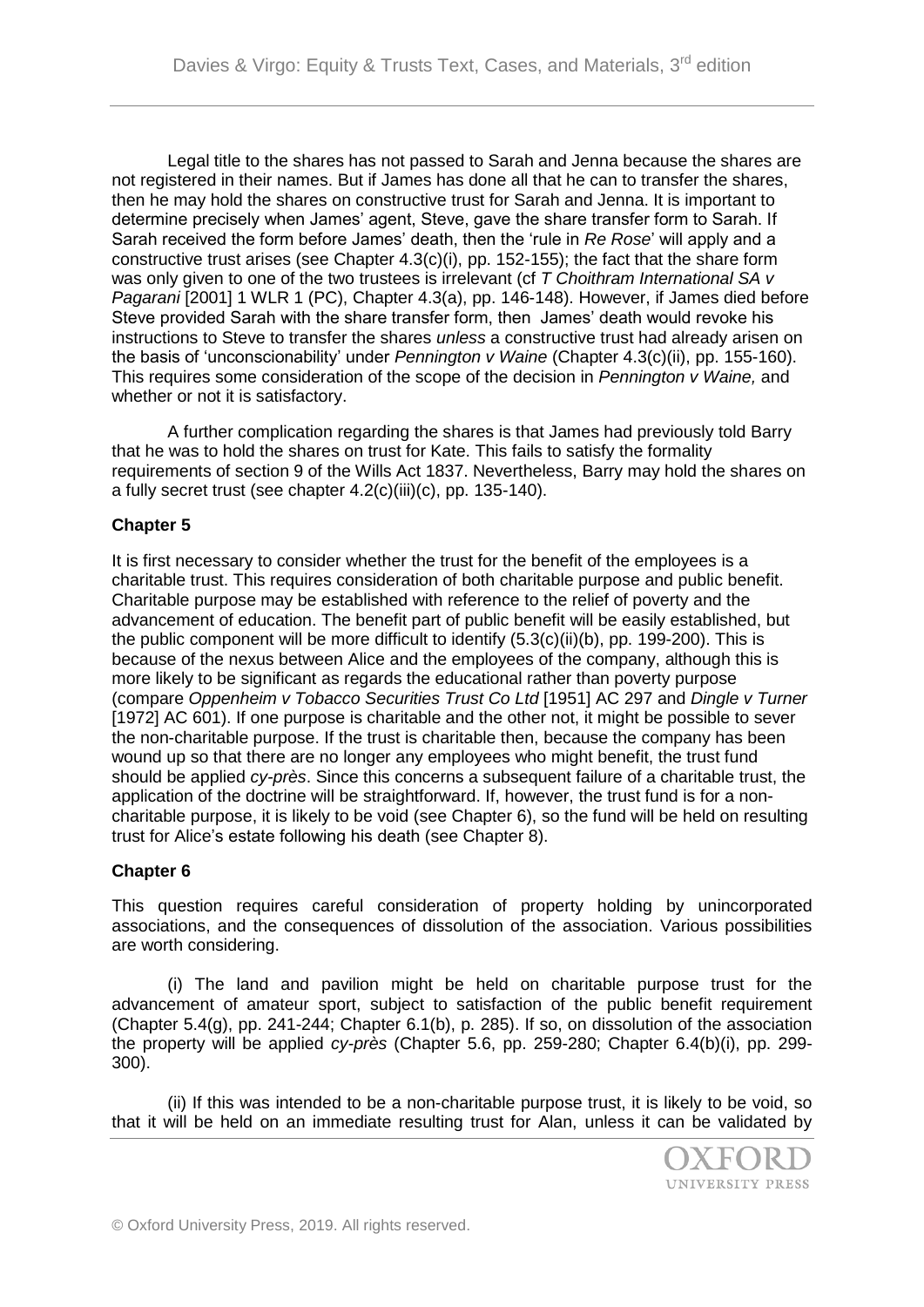reference to the principle recognized in *Re Denley's Trust Deed* [1969] 1 Ch 373 (Chapter 6.2(a), pp. 287-288). Upon dissolution, the property will still be held on resulting trust for Alan's estate.

(iii) It is more likely that the property will be transferred to the members subject to their contractual rights (Chapter 6.4(b)(v), pp. 303-310). On dissolution, this property will be distributed amongst the relevant members at that time (*Re Horley Town FC* [2006] EWHC 2386 (Ch), [2006] WTLR 1817; Chapter 6.4(c)(ii)(c), pp. 317-321). It is then necessary to determine whether the assets will be distributed amongst all 11 members equally or whether their different categories of membership have an effect on their contractual right to distribution. It is likely that both categories of membership are entitled to share in the assets, although George will probably be excluded because he has failed to pay his subscription so should no longer be considered to be a member.

## **Chapter 7**

The key issue in this question is whether Brenda and Clare have an equitable proprietary interest in the money which they paid to Alan; if so, they will have a priority claim to Alan's assets which rank above the claims of his unsecured creditors. They will be able to establish such a proprietary interest if they can show that Alan holds the money on constructive trust for each of them. The relevant trigger for a constructive trust might be Alan's unconscionable conduct (Chapter 7.2(a), pp. 330-336). This is unlikely to be established as regards the deposit taken from Clare, because this was received before Alan was aware of the difficulties in supplying cars. Clare will therefore only have a claim for breach of contract as an unsecured creditor. Her only hope is to assert a remedial constructive trust, but this is not recognised in English law (Chapter 7.3, pp. 355-358).

As regards Brenda, however, Alan was aware that he was unable to source the cars, but he still took the deposit. This can probably be characterised as unconscionable conduct, so that he holds the deposit on constructive trust for her (see *Re Farepak Foods and Gifts Ltd* [2006] EWHC 3272 (Ch); Chapter 7.2(a), p. 331). Consequently, her claim will rank above those of Alan's unsecured creditors.

#### **Chapter 8**

The first paragraph requires consideration of whether a resulting trust arises when Fred transfers his property to Steve and Bob. It may be that the presumption of advancement applies with respect to Steve as Fred's son (Chapter 8.2(c), p. 371) but a presumption of resulting trust applies to Bob as Fred's brother (Chapter 8.2(a), p. 366). Can these presumptions be rebutted? The difficulty here is that they may all be parties to an unlawful plan. Before *Patel v Mirza,* the law was that a person cannot rely upon evidence of his or her own illegality to rebut the presumption, but the father may have been able to rely upon the controversial decision of *Tribe v Tribe* and his 'withdrawal' from the illegal scheme. After *Patel v Mirza*, the court will take into account a range of factors when deciding whether the illegal conduct should prevent Fred from recovering his property (Chapter 8.2(d)(i), pp. 380- 386).

The second paragraph squarely raises issues concerning '*Quistclose* trusts', and whether all the necessary requirements are met (Chapter 8.5, pp. 412-428). The question talks of a 'loan', but does Steve only have a personal right to recover the money lent? This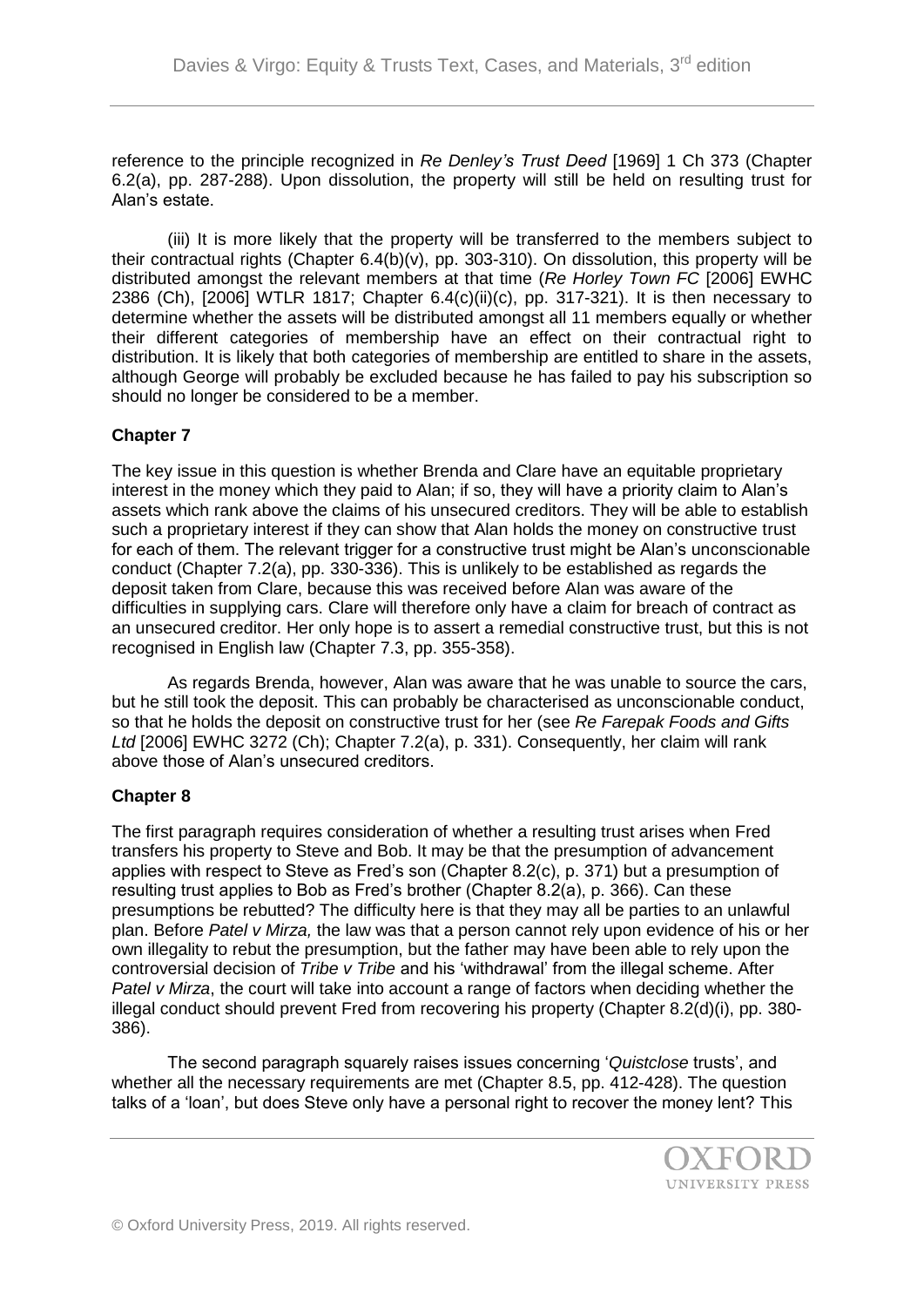type of question invites consideration of what the law *should* be – and if a '*Quistclose* trust' does arise, what sort of trust is it?

## **Chapter 9**

As regards the beneficial ownership of Greenacre, this is registered in the name of both Alan and Brenda. They each contribute one quarter of the purchase price from the sale of their own properties and obtain a mortgage loan for the remainder of the price. Alan and Brenda both pay the monthly mortgage payments initially, but, after Alan's accident, Brenda alone made the payments for over half the mortgage term. Because the property is registered in their joint names it will be presumed that they have a joint beneficial interest (*Stack v Dowden* [2007] UKHL 17, [2007] 2 AC 432; Chapter 9.2(b)(ii), p. 438). But since the responsibility for contribution to the mortgage payments changed in 2005, it might be possible to identify a change in the common intention, such that the presumption of joint beneficial ownership is rebutted at that stage: *Jones v Kernott* [2011] UKSC 53, [2012] 1 AC 776 (see Chapter 9.2(c)(iii), pp. 456-457). That decision might, however, be distinguished on the basis that Brenda became solely responsible for the mortgage payments because Alan lost his job rather than because their relationship, at least at that stage, had broken down. A change in the common intention might, consequently, only be identified on their separation in 2018.

Whiteacre is registered in the name of Alan only, even though both Alan and Brenda contributed one quarter of the purchase price and obtained a mortgage loan for the remainder. The monthly rent on the property is used to pay this mortgage. Because the property is registered in Alan's sole name it will be presumed that he has a sole beneficial interest in the property (Chapter 9.2 (b)(ii), p. 438). This presumption is rebuttable but, because Whiteacre has been purchased for investment purposes, it is unlikely that that there is an express or inferred common intention that the beneficial ownership will be different (see *Geary v Rankine* [2012] EWCA Civ 555, [2012] 2 FLR 1409; Chapter 9.2(c)(i), pp. 453-454). It might be possible instead to presume that the property is held on resulting trust for Alan and Brenda, the presumption being triggered by Brenda's contribution of one quarter of the purchase price plus, presumably, her joint liability in respect of mortgage payments if the rent was not sufficient to discharge this liability, so that she and Alan will have a joint beneficial interest in the property, but the recognition of the resulting trust in such circumsatnces is inconsistent with the sole focus on the common intention constructive trust following *Marr v Collie* [2017] UKPC 17, [2017] 2 FLR 674; Chapter 9.2.(c)(iv), pp. 457-459.

#### **Chapter 10**

This question is concerned with the rights of objects of a discretionary trust.

(i) The objects have no right to receive any part of the trust estate (Chapter 10.1(b)(i), pp. 493-294), but the trustees of a discretionary trust are required to exercise their discretion. Failure to do so constitutes a breach of trust, so the objects can ask a court to require the trustees to exercise their discretion, or to appoint new trustees, or even to authorise the distribution of trust assets (Chapter 10.1(b)(ii)(a), p. 494).

(ii) The objects have no right to see any letter of wishes provided by the settlor to the trustees, but the court does have a discretion to require disclosure of such a document if it is considered to be appropriate to do so (*Breakspear v Ackland* [2008] EWHC 220 (Ch), [2009] Ch 32; Chapter 10.1(b)(ii)(d), pp. 494-498).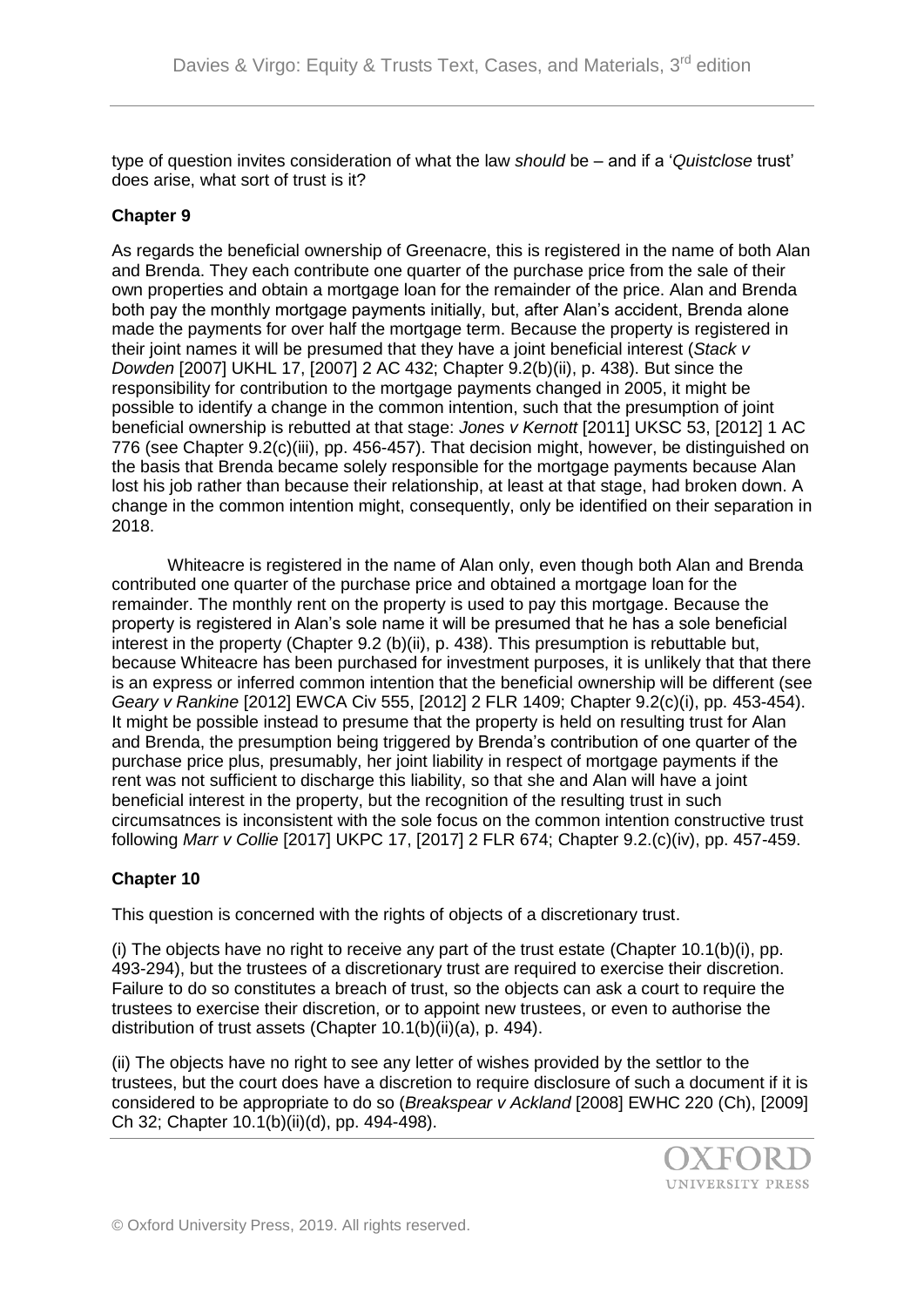(iii) The objects of a discretionary trust cannot compel the trustees to make a disposition to a person who is not an object of the trust. In principle, the beneficiaries might terminate the trust under the rule in *Saunders v Vautier* (1841) Cr and Ph 240 (Chapter 10.3(a), pp. 519- 522) and then transfer money to their sister if they wish; this could be possible even though they are the objects of a discretionary trust (*Re Smith* [1928] Ch 915; Chapter 10.3(b), pp. 522-523). However, the rule in *Saunders v Vautier* is only available where all the objects agree and they are adults. Since one of the objects is 17, the rule is not applicable and the beneficiaries cannot ensure that any part of the trust fund is transferred to Georgina.

#### **Chapter 11**

In advising Brenda as regards the transfer to Charles, the crucial issue is whether it is possible to treat this as ineffective. Following the decision of the Supreme Court in *Pitt v Holt* [2013] UKSC 26,  $[2013]$  2 AC 108; Chapter 11.7(g), pp. 586-591, it is important to distinguish between transactions which are beyond the trustees' authority and those which are within their authority but in breach of trust. This disposition will not be regarded as being outside Brenda's authority, since Charles is an object of the trust, so it is not a void transaction. However, the disposition might have been made in breach of trust because Brenda did not check Charles' financial circumstances, and therefore perhaps failed to comply with the reasonable standard of skill and care (see Chapter 12.2(a), pp. 595-597). Consequently, the transaction might be voidable and could be rescinded.

In advising Brenda about Alan, the key question is whether it will be possible for him to be replaced as a trustee (see Chapter 11.5, pp. 558-562). This requires you to consider whether there is a power to replace the trustee under the trust instrument, whether there is a statutory power to do so, or whether the court's inherent jurisdiction to replace a trustee can be invoked.

# **Chapter 12**

This question requires consideration of the powers of trustees, especially as regards the investment of trust assets. A number of separate issues are raised. First, Brenda obtains advice from her next door neighbour, who happens to be a solicitor. Whilst trustees are under a duty to obtain investment advice, this must be "proper" advice (Chapter 12.4(b)(iii), p. 605), and a failure to obtain such advice will constitute a breach of the statutory duty of care (Chapter 12.2(b), pp. 597-598).

Secondly, Alan and Brenda decide not to invest trust funds in a profitable company for ethical reasons. Whether it is appropriate to take into account ethical considerations when making investment decisions requires careful consideration of the very limited exceptions recognised in *Cowan v Scargill* [1985] Ch 270 (Chapter 12.4(c)(ii), pp. 609-612).

Thirdly, the trustees invest in IT Ltd, relying on the advice of Edward. This may be in breach of their statutory duty of care, since they have failed to comply with the standard investment criteria (Chapter 12.4(b) (ii), p. 604). Similarly, giving Edward £50,000 to invest presumably also constitutes breach of their duty of care.

Finally, bearing in mind that the investment is now worthless, it is necessary to consider the appropriate remedy which will be awarded. This will be a compensatory remedy, which is considered further in Chapter 17.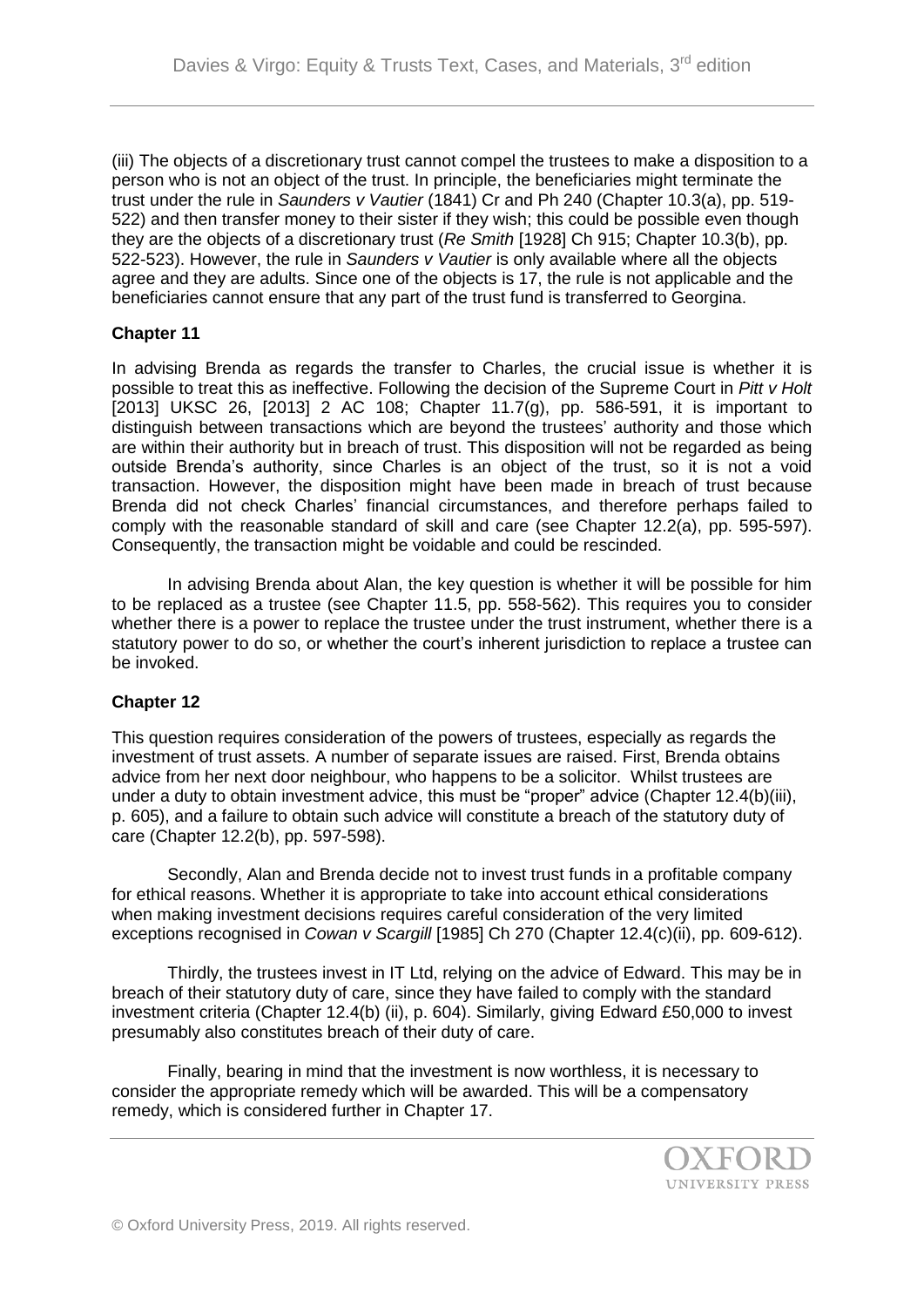#### **Chapter 13**

This raises a number of questions concerning the exercise of dispositive powers under a discretionary trust.

First, it is important for the trustees to know whether the trust assets can be distributed to Debbie and Edward when Edward attains the age of 25, or whether they must retain Charles's portion of the capital in case he should ever come forward. But since Charles has not been heard from for a decade, it might be preferable to treat him as dead; the trustees could seek directions from the court (Chapter 13.3(b)(i), p. 648) or a *Benjamin* order (Chapter 13.3(b)(iii), pp. 651-653).

Debbie has attained the age at which she is entitled to receive capital, so she should be able to claim her portion of the capital in order to enable her to pay the deposit on a house.

The trustees may have the power under the trust instrument to advance capital to Edward. However, even if they do not, the courts may be able to exercise the power of advancement (Chapter 13.5, pp. 659-667) and the power of maintenance (Chapter 13.4, pp. 656-659), since the purchase of the car and the piano lessons would presumably be considered to be beneficial for him.

#### **Chapter 14**

Fred clearly owes fiduciary duties to Pete, and commits a breach by persuading Pete to pay £50,000 more than the fair market value for the land so that Fred can receive £50,000 as a bribe or secret commission. It therefore seems clear that Pete can sue Fred for the £50,000 (and perhaps seek to rescind the transaction – see Chapter 20.5, p. 1011). It is worth exploring the nature of this claim: following the decision of the Supreme Court in *FHR*, Fred is likely to hold the secret commission on trust for Pete (see Chapter 14.5(b), p.712).

Whether Fred has any claim against Sandy is more complicated. First, has Sandy committed any breach of fiduciary duty whilst employed by Fred? If Sandy fully disclosed the contents of Dragon Ltd's proposal, and ended the relationship with Fred with no intention to take up Dragon Ltd's offer, then arguably not. But was Sandy free to accept Dragon Ltd's offer after his retirement? This is perhaps more difficult, especially since Pete had not unequivocally said that he did not wish to purchase the offices, and Sandy had only heard about this opportunity due to his fiduciary position. Careful consideration of instances of retirement is appropriate here (Chapter 14.2(e), pp. 720-721). If there has been a breach of fiduciary duty, some discussion of the appropriate remedy should be provided.

#### **Chapter 15**

This requires consideration of whether it will be possible to vary the trust under the Variation of Trusts Act 1958 to enable the disqualification of Fred as an object of the discretionary trust to be removed (Chapter 15.3(b), pp. 728-743). Whilst the variation of the trust has the support of Alan's daughters, there are other objects of the trust who are under age, so it is not possible to extinguish the trust under the rule in *Saunders v Vautier* (Chapter 15.1, p. 726). Further, since Debbie is pregnant, there will be other objects not yet born who might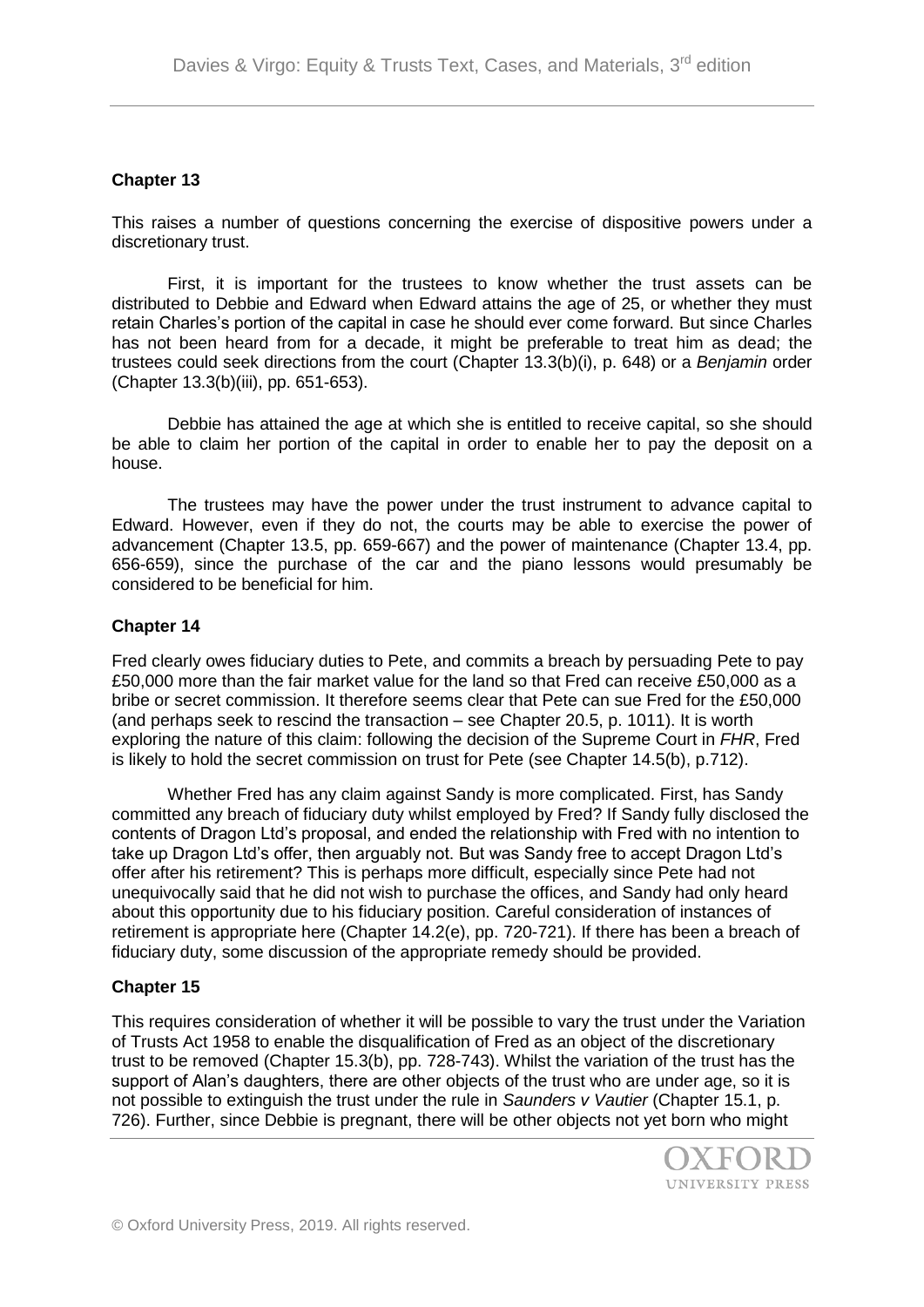otherwise benefit under the trust. The key question for the court, therefore, is whether it is able to consent to the variation of the trust on behalf of these objects (Chapter 15.3(b)(ii), pp. 731-734). This will turn on whether the variation can be considered to be for the benefit of these actual and potential objects. Various considerations will need to be taken into account, including whether the objects would have consented had they been able to (*Re CL* [1969] 1 Ch 587) and whether variation would produce family harmony (*Re Remnant's ST* [1970] Ch 566). Whether or not variation would be allowed on these facts is a matter of judgment, but it would certainly be difficult to establish that variation would be for the benefit of these objects.

# **Chapter 16**

Breach of trust is strict, and the beneficiaries may therefore be able to recover 'compensation' (the appropriate measure is discussed in Chapter 17). However, Alan may be unable to recover because he is a beneficiary who instigated the breach of trust (Trustee Act 1925, section 62; see Chapter 16.4(b), p. 777), and Charles, as a beneficiary-trustee, agreed to the breach so may not recover as much as Brian (*Re Dacre* [1916] 1 Ch 344; see Chapter 16.4(c), p. 780).

Although Charles 'took the lead' in the purchase of the property, all trustees are jointly and severally liable for the breach of trust (Chapter 16.5, pp. 780). Peter and Leona might argue that Charles should bear the sole liability to repay and indemnify them, but Charles' career as a struggling musician means that it may not be reasonable for the other trustees to rely upon Charles' decisions (cf *Head v Gould* [1898] 2 Ch 250; see Chapter 16.5(b)(ii), pp. 783). The trustees may try to rely upon section 61 of the Trustee Act 1925, if they acted honestly and reasonably and ought fairly to be excused for the breach of trust (see chapter 16.3, pp. 765-774).

#### **Chapter 17**

Colin and Anna's failure to take advice and properly manage the trust could be a breach of trust (see eg Trustee Act 2000 section 1 (Chapter 12.2, pp. 597)). Because the trust fund is not in the position it ought to be, the beneficiaries might surcharge the account such that Colin and Anna would have to pay the extra £53,000 into the trust fund (cf *Nestlé v National Westminster Bank plc* [1993] 1 WLR 1260; see Chapter 17.2(b), pp. 811-814).

The investment in foreign currency is a breach of trust. As a result, the beneficiaries would be able to adopt or falsify such investments (Chapter 17.2(a), pp. 807-811). The beneficiaries would presumably wish to adopt the investment in Swiss Francs, given the rise in value, and falsify the investment in Japanese Yen, given the fall in value. Whether Colin and Anna are able to set-off the losses made on the Yen investment against the gains made on the investment in Francs might depend upon whether both investments can be viewed as part of a single policy of the trustees (cf *Bartlett v Barclays Bank Trust Co Ltd* [1980] Ch 515; see Chapter 17.4, pp. 844-846).

The problem in the final paragraph concerns the fact that money was paid out *before*  receiving the required letter, which was a breach of trust. But clearly the letter was received soon after. In considering whether the beneficiaries can ask the trustees to pay back £8,000, it is important to analyse the similar case of *Target Holdings v Redferns* (Chapter 17.3(a), pp. 815ff), and the more recent decision of the Supreme Court in *AIB v Redler* (Chapter 17.3(b), pp. 827ff). You might consider whether an analysis based upon falsification is preferable to one focussed upon 'equitable compensation'.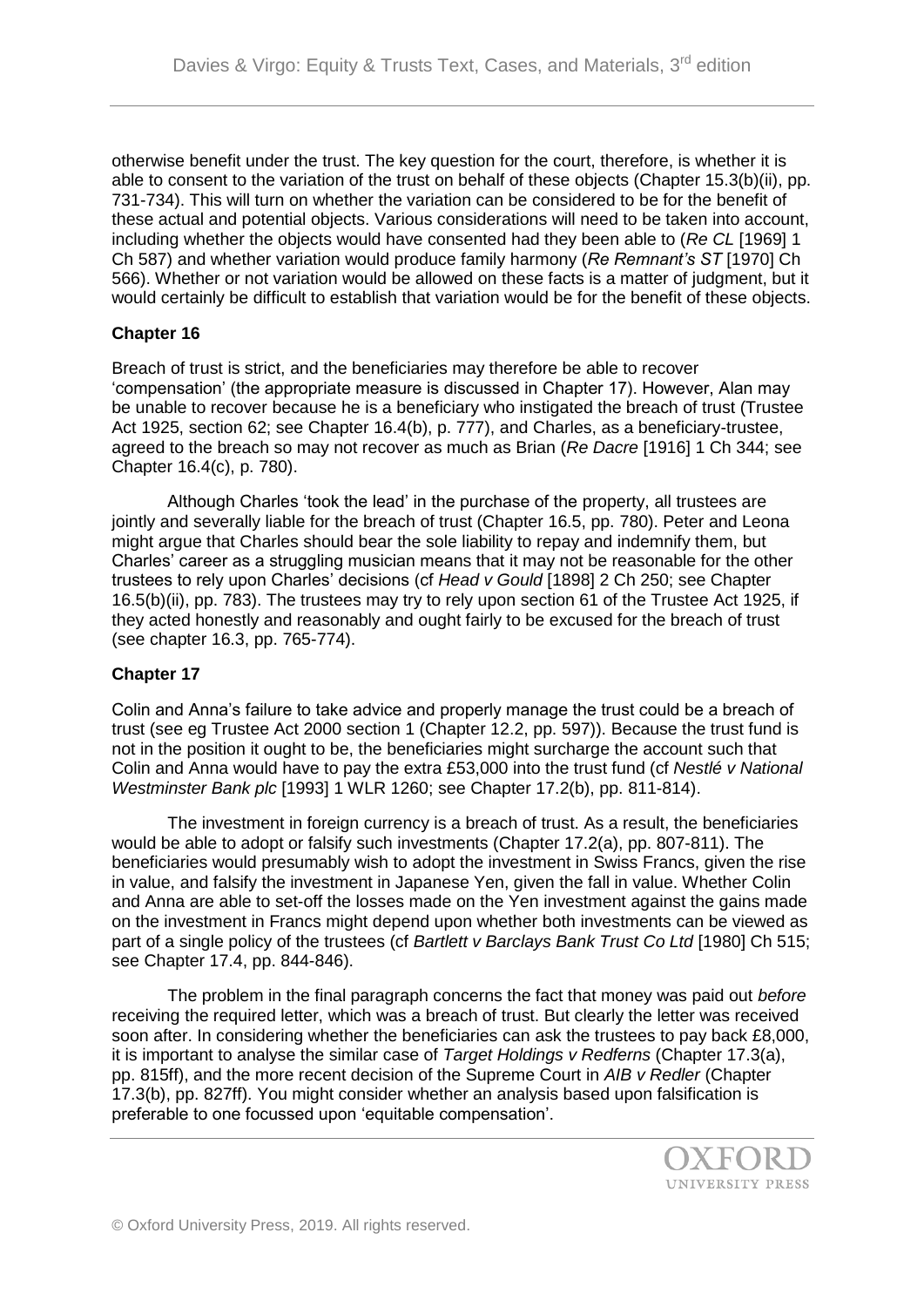## **Chapter 18**

This question requires you to consider whether Alan and Bob can identify their property rights in substitute assets. (Various personal claims against Tom are also available – for example, in the tort of conversion – but these are not analysed in this chapter). It is important first to establish whether Alan and Bob can trace at Law or in Equity. Given that Tom has mixed his money with that of Alan and Bob, it would appear that Tom holds the entire fund on constructive trust (Chapter 7.2(a), pp. 330-336).

Do Alan and Bob have a proprietary claim to the £2,000 used to pay off Tom's overdraft? This is unlikely: the money can be traced into the hands of the bank, but the bank will surely be able to rely upon the bona fide purchaser defence (Chapter 18.6(a), pp. 912- 917) – the bank provided value in lending the money to Tom initially.

Alan and Bob are able to choose whether the money paid out of the trust fund is their own money, or that of Tom (see *Re Hallett's Estate* [1880] 13 Ch D 696 and *Re Oatway*  [1903] 2 Ch 356; Chapter 18.3(ii)(c), pp. 877-880). They may wish to say that Tom's money was used to buy the car, given that it is likely to depreciate in value. However, once Tom's  $£1,000$  has been spent, the money used from the mixed fund will inevitably be that of Alan and Bob (cf *Roscoe v Winder* [1915] 1 Ch 62; see Chapter 18.3(iii)(b), p. 886-887). As between Alan and Bob, it might be that the money Tom stole first was paid out first (*Clayton's Case* (1816) 1 Mer 572) but this does not appear fair and the better approach is to say that Alan's and Bob's money is paid out in equal proportions (cf *Barlow Clowes International Ltd v Vaughan* [1992] 4 All ER 22; see generally Chapter 18.3(ii)(c), pp. 880- 885).

Alan and Bob can also trace into Debbie's new bank account, although there will be no proprietary claim to the dissipated £2,000 (Chapter 18.3(iii)(a), p. 885-886; for potential personal claims against Debbie, see Chapter 19). As regards the mortgage, this requires some analysis of subrogation (Chapter 18.5(c), pp. 906ff), and also 'backwards tracing' (Chapter 18.3(iii)(c) pp. 888-892): if backwards tracing is possible (perhaps following the recent decision of the Privy Council in *Brazil v Durant*), might Alan and Bob be able to claim a proportionate share of the uplift in value of the land (see Chapter 18.5(b)(ii), pp. 900-905)?

Whether Alan and Bob can claim the lottery winnings of Luke raises the difficult issue of what remedy should be awarded to vindicate Alan and Bob's proprietary rights (Chapter 18.5(b)(i), pp. 899-900), and whether Luke should have any defence to the proprietary claim (see eg Chapter 18.6(c), pp. 920-922).

#### **Chapter 19**

The beneficiaries may have personal claims against Trevor for breach of trust (see Chapters 16 and 17) and proprietary claims to recover misapplied trust assets (see Chapter 18). The focus of this chapter concerns personal claims against third parties.

Sam might be liable for assisting Trevor's breach of trust. This will largely depend upon whether Sam is "dishonest" according to the test laid out in *Royal Brunei Airlines v Tan* [1995] 2 AC 378 (Chapter 19.2(c), pp. 932-948).

Jenna might be liable in unconscionable receipt if her "surprise" is sufficient to say that her receipt of the property in breach of trust is unconscionable (see Chapter 19.3(d), pp. 958-965). If unconscionability cannot be established, then the beneficiaries will have to